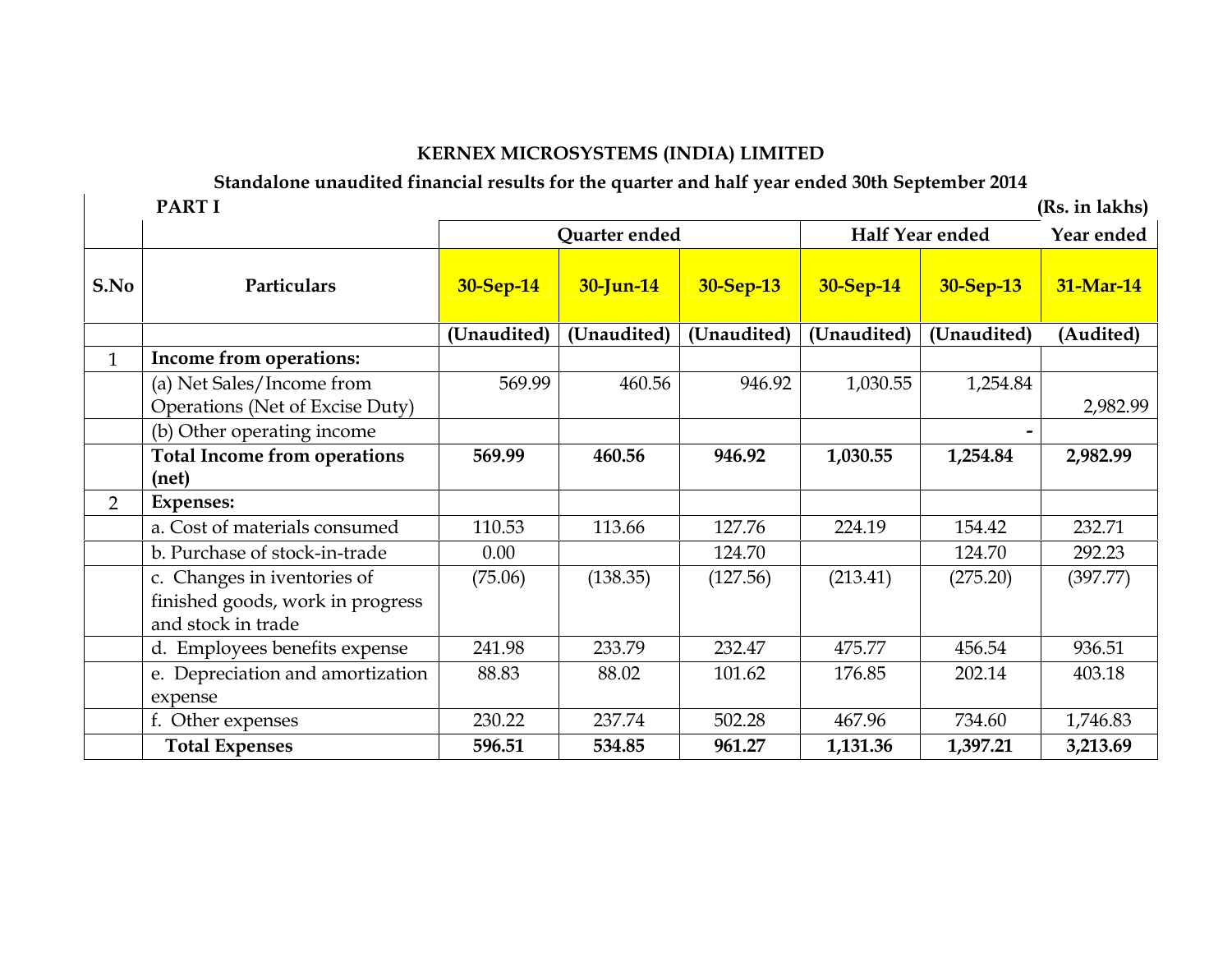| 3              | <b>Profit from Operations before</b><br>Other Income, Finance costs &<br><b>Exceptional Items (1-2)</b> | (26.52) | (74.29)  | (14.35) | (100.81) | (142.37) | (230.70) |
|----------------|---------------------------------------------------------------------------------------------------------|---------|----------|---------|----------|----------|----------|
| $\overline{4}$ | Other Income                                                                                            | 82.98   | 31.60    | 54.84   | 114.59   | 226.41   | 329.18   |
| 5              | Profit/(Loss) from ordinary<br>activities before finance costs<br>and exceptional items $(3+4)$         | 56.46   | (42.68)  | 40.49   | 13.78    | 84.04    | 98.48    |
| 6              | <b>Finance Costs</b>                                                                                    | 84.60   | 96.29    | 79.23   | 180.89   | 163.33   | 308.84   |
| 7              | Profit/(Loss) from ordinary<br>activities after finance costs but<br>before exceptional items(5-6)      | (28.14) | (138.97) | (38.74) | (167.11) | (79.29)  | (210.36) |
| 8              | <b>Exceptional Items</b>                                                                                |         |          |         |          |          |          |
| 9              | Profit (+)/Loss (-) from Ordinary<br>Activities before tax (7+8)                                        | (28.14) | (138.97) | (38.74) | (167.11) | (79.29)  | (210.36) |
| 10             | Tax expense                                                                                             | (4.48)  |          | (0.77)  | (4.48)   | (0.77)   | (39.93)  |
| 11             | Net Profit $(+)/$ Loss $(-)$ from<br>Ordinary Activities after tax (9-<br>10)                           | (23.66) | (138.97) | (37.97) | (162.63) | (78.52)  | (170.43) |
|                | Extraordinary Item (net of tax                                                                          |         |          |         |          |          |          |
| 12             | expense Rslakhs)                                                                                        |         |          |         |          |          |          |
| 13             | Net Profit (+)/Loss(-) for the<br>period (11-12)                                                        | (23.66) | (138.97) | (37.97) | (162.63) | (78.52)  | (170.43) |
| 14             | Share of profit/(Loss) of<br>associates                                                                 |         |          |         |          |          |          |
| 15             | Minority Interest                                                                                       |         |          |         |          |          |          |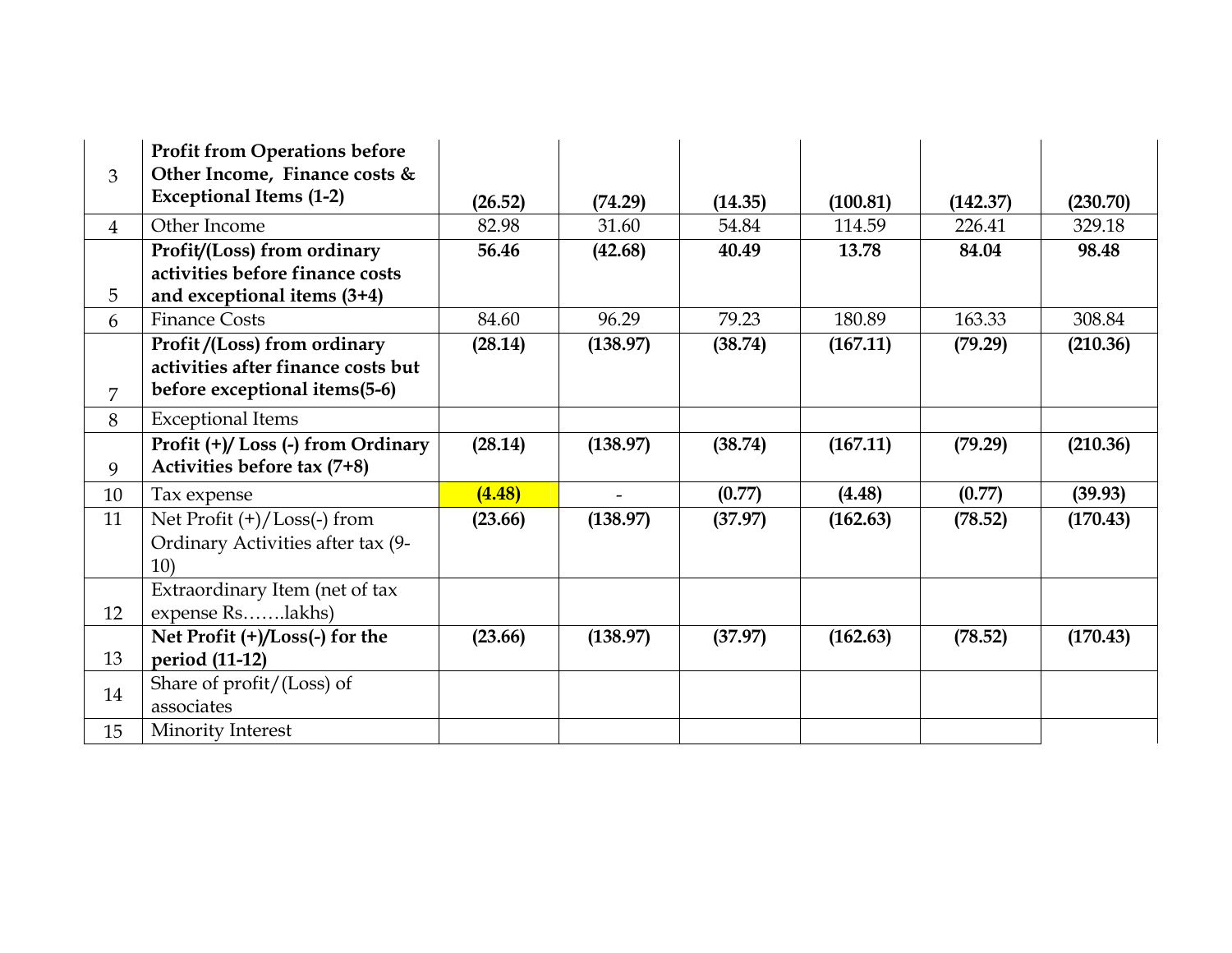| 16   | Net profit/(Loss) after taxes,<br>minority interest and share of<br>profit/(Loss) of Associates (13-<br>$14-15$ | (23.66)  | (138.97) | (37.97)  | (162.63) | (78.52)  | (170.43)  |
|------|-----------------------------------------------------------------------------------------------------------------|----------|----------|----------|----------|----------|-----------|
| 17   | Paid-up equity share capital<br>(Face value of share to be<br>indicated)                                        | 1,249.97 | 1,249.97 | 1,249.97 | 1,249.97 | 1,249.97 | 1,249.97  |
| 18   | Reserve excluding Revaluation<br>Reserves as per balance sheet of<br>previous accounting year                   |          |          |          |          |          | 11,651.14 |
| 19.i | Earnings Per Share (before extra<br>ordinary items)                                                             | (0.19)   | (1.11)   | (0.30)   | (1.30)   | (0.63)   | (1.36)    |
| 19ii | Earnings Per Share (after extra<br>ordinary items)                                                              | (0.19)   | (1.11)   | (0.30)   | (1.30)   | (0.63)   | (1.36)    |
|      | Earnings Per Share (after extra<br>ordinary items)                                                              | (0.19)   | (1.11)   | (0.30)   | (1.30)   | (0.63)   | (1.36)    |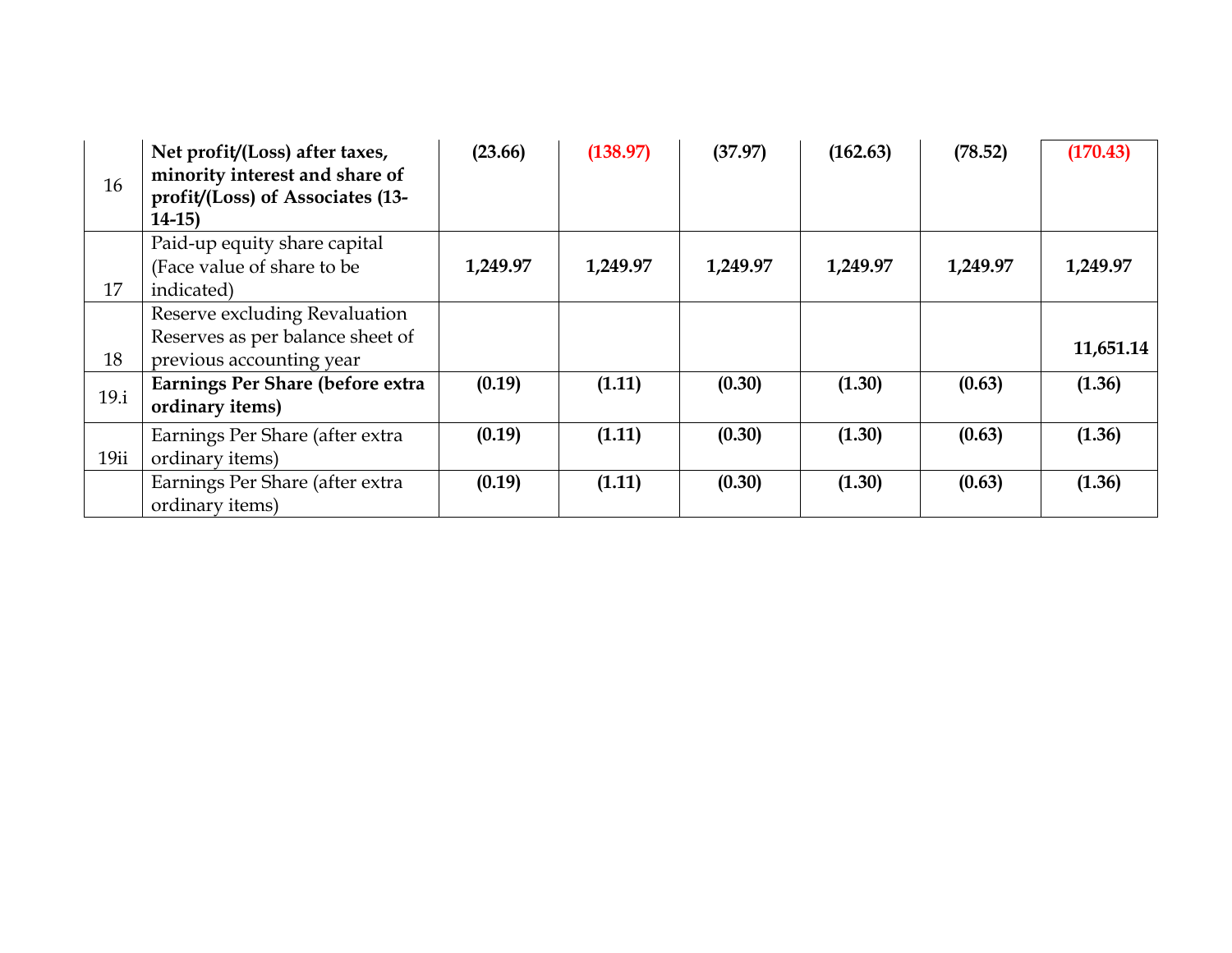## Kernex Microsystems (India) Ltd

# Clause 41 of the Listing Agreement for companies (Other than Banks)

## Standalone statement of assets and liabilities

|                      |                                          |                                                                 | ( Rs. in lakhs)                                         |
|----------------------|------------------------------------------|-----------------------------------------------------------------|---------------------------------------------------------|
| S1<br>N <sub>0</sub> | Particulars                              | As at half Year ended<br>on 30th September,<br>2014 (Unaudited) | As at year<br>ended on 31st<br>March, 2014<br>(Audited) |
| A.                   | <b>EQIUITY AND LIABILITIES</b>           |                                                                 |                                                         |
| $\mathbf{1}$         | <b>Shareholder's Funds</b>               |                                                                 |                                                         |
|                      | a) Share Capital                         | 1,249.97                                                        | 1,249.97                                                |
|                      | b) Reserves and Surplus                  | 11,488.51                                                       | 11,651.14                                               |
|                      | c) Money received against share warrants |                                                                 |                                                         |
|                      | Sub-total - Shareholder's Funds          | 12,738.47                                                       | 12,901.10                                               |
|                      |                                          |                                                                 |                                                         |
| $\overline{2}$       | <b>Current Liabilities</b>               |                                                                 |                                                         |
|                      | a) Short term borrowings                 | 2,198.18                                                        | 2,078.79                                                |
|                      | b) Trade Payables                        | 1,098.22                                                        | 1,233.93                                                |
|                      | c) Other current liabilities             | 699.20                                                          | 779.47                                                  |
|                      | d) Short term provisions                 | 20.28                                                           | 21.91                                                   |
|                      | <b>Sub-total - Current Liabilities</b>   | 4,015.87                                                        | 4,114.10                                                |
|                      | <b>TOTAL -EQUITY AND LIABILITIES</b>     | 16,754.34                                                       | 17,015.20                                               |
|                      |                                          |                                                                 |                                                         |
| B                    | <b>ASSETS:</b>                           |                                                                 |                                                         |
| $\mathbf{1}$         | <b>Non - Current Assets</b>              |                                                                 |                                                         |
|                      | a) Fixed Assets                          | 6,559.84                                                        | 6,736.69                                                |
|                      | b)Goodwill on consolidation              |                                                                 |                                                         |
|                      | c) Non-current investments               | 118.31                                                          | 118.31                                                  |
|                      | d) Deferred Tax Assets (net)             | 10.62                                                           | 6.14                                                    |
|                      | e)Long-term loans and advances           | 706.62                                                          | 1,019.41                                                |
|                      | f) Other non current assets              |                                                                 |                                                         |
|                      | Sub - total - non current assets         | 7,395.39                                                        | 7,880.55                                                |
|                      |                                          |                                                                 |                                                         |